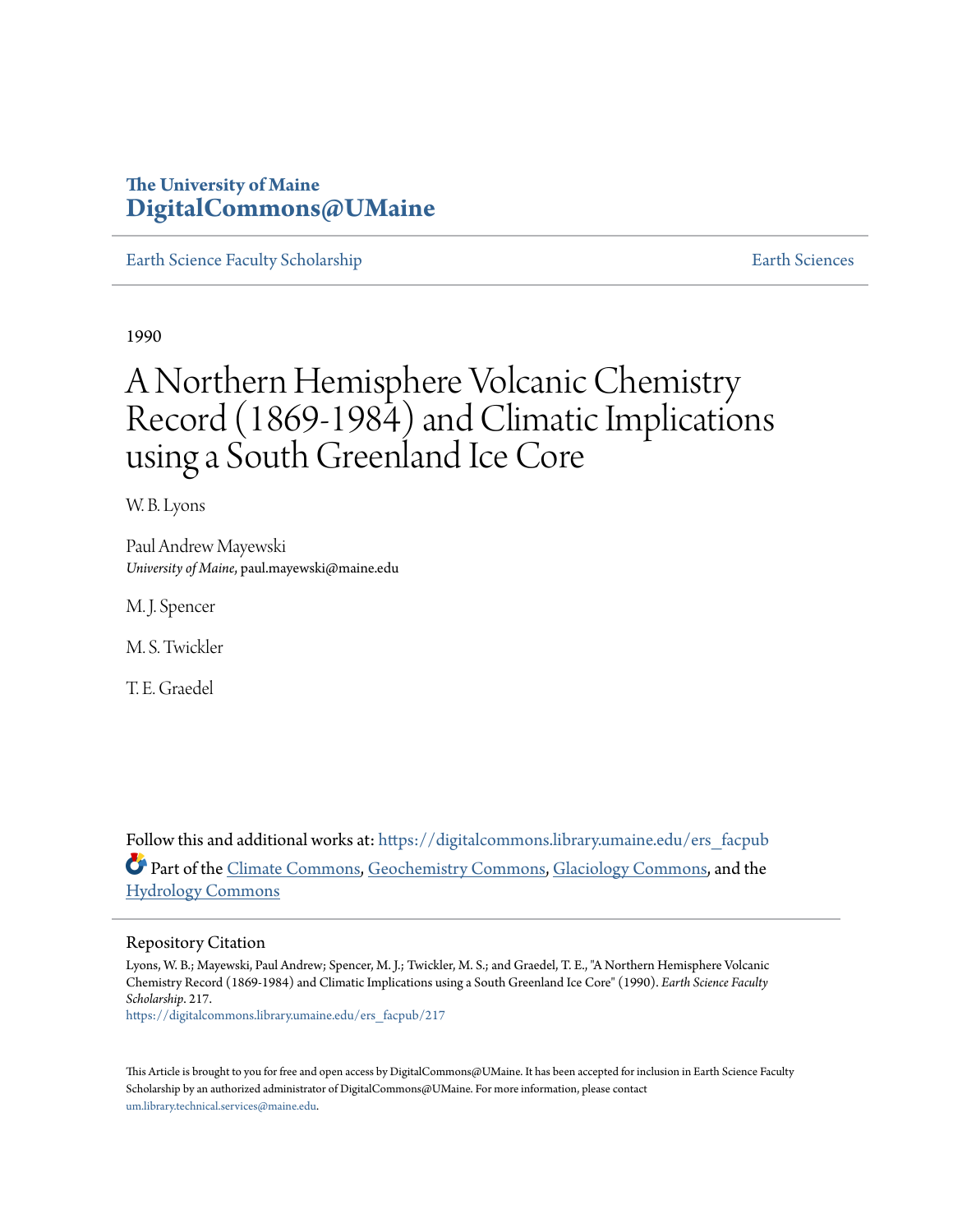# A NORTHERN HEMISPHERE VOLCANIC CHEMISTRY RECORD {1869-1984} AND CLIMATIC IMPLICATIONS USING A SOUTH GREENLAND ICE CORE

by

W.B. Lyons, P.A. Mayewski, M.J. Spencer, M.S. Twickler,

(Glacier Research Group and Institute for the Study of Earth, Oceans and Space, University of New Hampshire, Durham, NH 03824, U.S.A.)

and

## T.E. Graedel

(A TT Bell Laboratories, Murray Hill, NJ 07974, U.S.A.)

#### ABSTRACT

The effect of volcanic emission of acidic aerosols on climate is well documented. The presence of acid droplets in the stratosphere can reduce transmissivity and hence decrease surface temperatures. Since the amount and chemical composition of erupted material has important effects on regional climate, knowledge of past volcanic events is of extreme importance. Detailed glaciochemical records provide the only milieu wherein the geochemistry of paleovolcanic events can be fully documented. We present a detailed sulfate and chloride record from an ice core drilled at site 20 D, 40 km SW of Dye 3 in southern Greenland. The record spans the time period 1869-1984 with chemical analyses of approximately eight samples per year. Time series decomposition and locally weighted scatter plot smoothing techniques were used to extract long term trends from the data so that individual volcanic eruptions could be documented. A number of events identified here have been unnoticed previously and a high percentage of the major chemical signatures documenting these events is associated with large decreases in temperature in the latitudinal zone  $60-90$  N. Many authors have pointed out that the amount of volcanic acids such as HCl and  $H_2SO_4$  injected into the atmosphere has a very important influence on global climate, yet this volcanic input has been difficult to quantify prior to ~1960. Our data help to alleviate this problem. These individual events can be compared to available frost tree ring data from North America, further establishing a volcanism-climatic linkage.

#### INTRODUCTION

The effect of volcanic emission of aerosols into the atmosphere on climate is well documented (Lamb, 1970; Pollack and others, 1976; Self and others, 1981; Rampino and Self, 1982, 1984; Sear and others, 1987, Self and Rampino, 1988). Large amounts of volcanic debris introduced into the stratosphere between 1500 and 1900 may have played a causative role in the "Little Ice Age" of this period (Lamb, 1970). Major explosive volcanic events such as Tambora (1815) and Krakatau (1883) produced a consistent but small temperature decrease on a hemispheric scale for periods up to five years (Self and others, 1981). Even smaller eruptions such as Agung (1963) produced similar temperature perturbations (Self and others, 1981). It has been suggested that volcanic emissions of sulfur and halogen aerosols may have more effect on climatic change than that of volcanic dust (Pollack and others, 1976; Rampino and Self, 1982). The presence of acid droplets in the stratosph2re can reduce transmissivity and hence decrease surface temperatures. Thus, smaller sulfur-and halogen-rich eruptions may have more pronounced climatic effects than

larger less halogen-rich eruptions (Rampino and Self, 1984). This may be especially true in the Northern Hemisphere (Sear and others, 1987). Since the amount and chemical composition of erupted material have an important effect on regional and global climate, knowledge of past volcanic events and of the geochemical signature of the aerosol is of extreme importance. Detailed glaciochemical records provide the best milieu wherein the glaciochemistry of paleovolcanic events can be documented.

A Ithough other types of information are available to establish the chronology and the volume of the past volcanic events (Lamb, 1970; Simkin and others, 1981) these data sets are incomplete (Self and others, 1981). In fact, Sedlacek and others (1983) have shown through an in-situ stratospheric sampling program that, as late as the 1970s, many volcanic eruptions that influence the chemistry of the stratosphere went unreported. Therefore, past records of volcanic events affecting stratospheric chemistry and hence the climate are undoubtedly incomplete. In addition, there have been very few eruptions from which sufficient data exist to develop quantitative estimates of the mass of materials introduced into the atmosphere (Self and others, 1981; Devine and others, 1984).

It has long been acknowledged that volcanic emissions are an important source of several chemical species to the atmosphere. Yet it has been extremely difficult to evaluate the qualitative let alone quantitative role of volcanic emissions. Although volcanic injection of acidic anions and sulfur dioxide into the atmosphere is episodic, Sedlacek and others (1983) have shown that the volcanic contribution to the stratospheric sulfate concentration over the period 1971-81 was -60%. In addition, stratospheric volcanic Clemissions may be greatly under-estimated (Johnson, 1980). Both Neftel and others (1985) and Barrie and others (1985), utilizing ice core data from southern Greenland and Ellesmere Island, respectively, have argued that there is a strong background acid contribution to Arctic snow during the past -80 years that cannot be accounted for by anthropogenic emissions. Previous work has demonstrated that volcanic events can be documented in Arctic ice cores (Table I).

#### ANAL YTICAL METHODS AND PROCEDURES

In June 1984 we obtained a  $\sim$ 115 m core from site 20 D,  $\sim$  40 km southwest of Dye 3 (65.01 N, 44.87 W, 2615 m a.s.I.). The top 71 m of this core has been analyzed in detail to produce an anthropogenic deposition record for  $SO_4^{2-}$  and NO<sub>3</sub> in southern Greenland (Mayewski and others, 1986). Measurements of  $Cl^-,$  Na<sup>+</sup> and  $\delta^{10}O$  concentrations were also made while selected core sections were also<br>analyzed for NH<sup>+</sup> and F<sup>-</sup>. Anions were analyzed using a  $Dionex<sup>1M</sup>$  Model 2010 ion chromatograph with a AS-4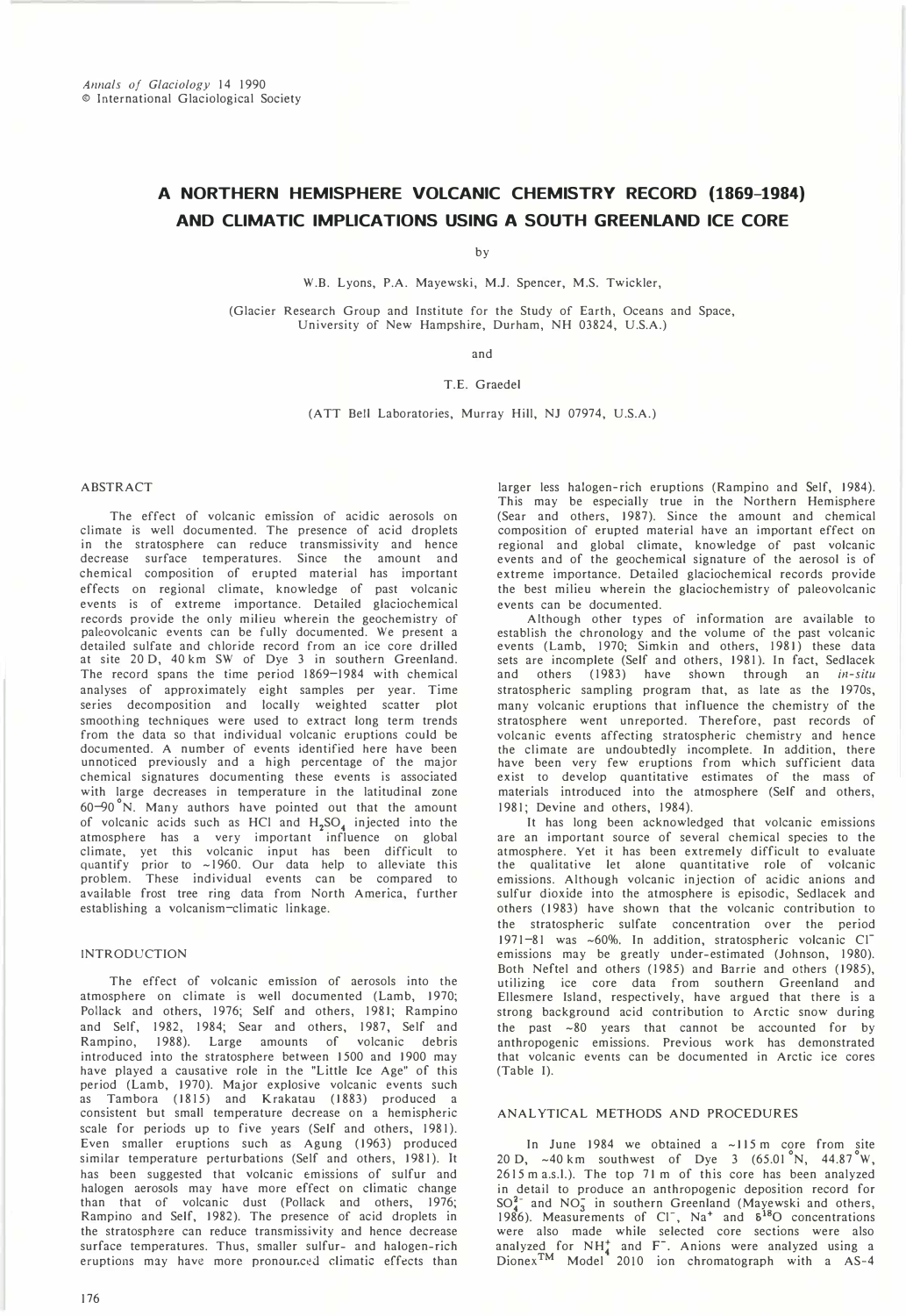#### TABLE I. VOLCANIC EVENTS (1870-1984) DOCUMENTED IN ARCTIC ICE CORES PRIOR TO THIS WORK

| Event               | Location of<br>the sample | $Technique*$    | Reference                  |
|---------------------|---------------------------|-----------------|----------------------------|
| Katmai, 1912        | Crête                     | LC.             | Hammer, 1977               |
|                     | $Dye$ 3                   | SC <sup>-</sup> | Neftel and others, 1985    |
|                     | Hans Tavsen Ice Cap       | LA, SC          | Hammer, 1980               |
|                     | Mt. Logan                 | AN              | Holdsworth and Peake, 1985 |
|                     | Ellesmere Island          | LC              | Barrie and others, 1985    |
| Krakatau, 1983      | Crête                     | LC              | Hammer, 1977               |
|                     |                           | SC.             | Hammer and others, 1980    |
|                     | $Dye$ 3                   | AN              | Herron, 1982               |
| Bandai, 1888        | Dve <sub>3</sub>          | AN              | Herron, 1982               |
| Hekla, 1947         | Crête                     | SC.             | Hammer and others, 1980    |
| Mt. Trident, 1961   | Baffin Island             | LC              | Holdsworth, 1984           |
| Agung, 1963         | Crête                     | LC              | Hammer, 1977               |
| Katla, 1918         | Mt. Logan                 | <b>AN</b>       | Holdsworth and Peake, 1985 |
| Mt. Wrangell, 1922  | Mt. Logan                 | AN.             | Holdsworth and Peake, 1985 |
| Raikoke, 1924       | Mt. Logan                 | AN              | Holdsworth and Peake, 1985 |
| St. Augustine, 1934 | Mt. Logan                 | AN              | Holdsworth and Peake, 1985 |
| Kliuchevskoi, 1937  | Mt. Logan                 | AN.             | Holdsworth and Peake, 1985 |
| St. Augustine, 1976 | Mt. Logan                 | AN              | Holdsworth and Peake, 1985 |

\*LC = liquid conductivity,  $SC = solid conductivity$ ,  $A = liquid acidity$ ,  $AN = anionic analysis$ 

column. Sodium was analyzed via stabilized temperature platform furnace atomic absorption spectrometry using a Perkin Elmer™ Model 2280 system. The chronology assigned to the  $\delta^{18}O$  record was calibrated using known bomb layers in the total B-activity record from the upper 18 m of the core. In addition, cross-correlation of  $\delta^{18}$ O from a core located 4 km to the northeast of our core site produced by the University of Copenhagen group was also used to determine depth-age relations. This glaciochemical record is one of the most detailed ever obtained with 6-8 analyses per year for a continuous 115 years. Less frequent sampling would probably not allow the observations of many of these signals.

#### RESULTS OF VOLCANIC INPUTS TO  $20 D - 1869$  TO 1984

Herron and others (1981) have shown that at Dye 3 from 1960-79 -8% of the annual snow accumulation had melted and refrozen. However, the work of Herron (1982) and Koide and Goldberg (1985) indicates that Dye 3 snows are good preservers of volcanic records as well as of nuclear weapon testing records.

In order to reduce the potential effects of acid anion redistribution via melting/freezing we attempted to avoid ice lenses during core processing. However, the sampling of ice lenses could not always be avoided, so that the samples corresponding to years in which the percentage of ice lenses (determined from our visible observations) was greater than 10% have been eliminated from the volcanic assessment. These years are listed in Table II.

"Potential" volcanic events from site 20 D core were chosen by the criteria listed in Table Ill. In addition, time series decomposition and locally weighted scatter plot smoothing analysis (Cleveland, 1979; Cleveland and Terpenning, 1981) of the total excess  $SO_4^*$  record with the historic trend removed provide a clear view of the signals

#### TABLE 11. YEARS WHEN ANNUAL MELT PERCENTAGE WAS GREATER THAN 10% OF ANNUAL ACCUMULA TION

|            | 1886, 1887, 1888 | 1943       |  |
|------------|------------------|------------|--|
|            | 1890, 1894, 1896 | 1951, 1957 |  |
| 1904, 1906 |                  | 1969       |  |
| 1926       |                  | 1971, 1978 |  |
| 1935, 1939 |                  | 1982       |  |

#### TABLE Ill. CRITERIA FOR CHOOSING VOLCANIC EVENTS

| Constituents | Criterion                                                                                                                                                                                                                                        |  |  |
|--------------|--------------------------------------------------------------------------------------------------------------------------------------------------------------------------------------------------------------------------------------------------|--|--|
| $Cl^{-}$     | >42 $\mu$ gg <sup>-1</sup> or double "background"<br>of 20 $\mu$ gg <sup>-1</sup>                                                                                                                                                                |  |  |
| $SO_4^{2-}$  | $>52 \mu$ gg <sup>-1</sup> 1869-1900<br>>104 $\mu$ gg <sup>-1</sup> 1900-60<br>or double "background"<br>$>222 \mu$ gg <sup>-1</sup> 1960-64<br>or triple "background"<br>(see Mayewski and others, 1986, for<br>how "background" was estimated) |  |  |

above the background (i.e. residuals). This approach allows a visible observation of these strong deviations from the historical trend and supports our more qualitative approach at picking volcanic peaks. Potential volcanic events are tabulated in Tables IV and V. The  $NO_3^-$  concentrations associated with many of these potential events (Tables IV-VI) will not be discussed here. In addition to the total CI- values presented in Table IV we have also presented "excess" CI<sup>-</sup>. This parameter is calculated like excess  $SO_4^{2-}$ using the  $Na<sup>+</sup>$  data and the  $Na<sup>+</sup>: Cl<sup>-</sup>$  ratio of seawater to calculate the amount of CI- present in the sample that is not associated with sea salt. The volcanic Cl<sup>-</sup> question is complicated due to the fact that the volcanic Cl<sup>-</sup> present could be in the form of HCI or NaCl (Woods and others, 1985). There is little doubt that certain volancoes may emit more CI<sup>-</sup> than So<sub>4</sub><sup>2</sup>- during their explosive stage (Devine and others, 1984).

Volcanic loading is dependent on, in addition to other variables, source strength and the duration of the eruption. Hammer (1977) has suggested that it is possible to have a one-year lag between a volcanic eruption south of 50 N and the subsequent deposition of its aerosol products in Greenland. Two- and three-year lags have been shown for near-equatorial volcanic events (Herron, 1982). In addition to these considerations, volcanic events south of 20<sup>°</sup>S are unlikely to be observed in Greenland ice (Hammer, 1977; Hammer and others, 1980).

Although volcanic emissions of Cl<sup>-</sup> and F<sup>-</sup> can be Quantitatively important to the global atmosphere (Cadle, 1980; Symonds and others, 1988), only through stratospheric emission and/or through tropospheric transport from a North American volcano is it likely that substantial amounts of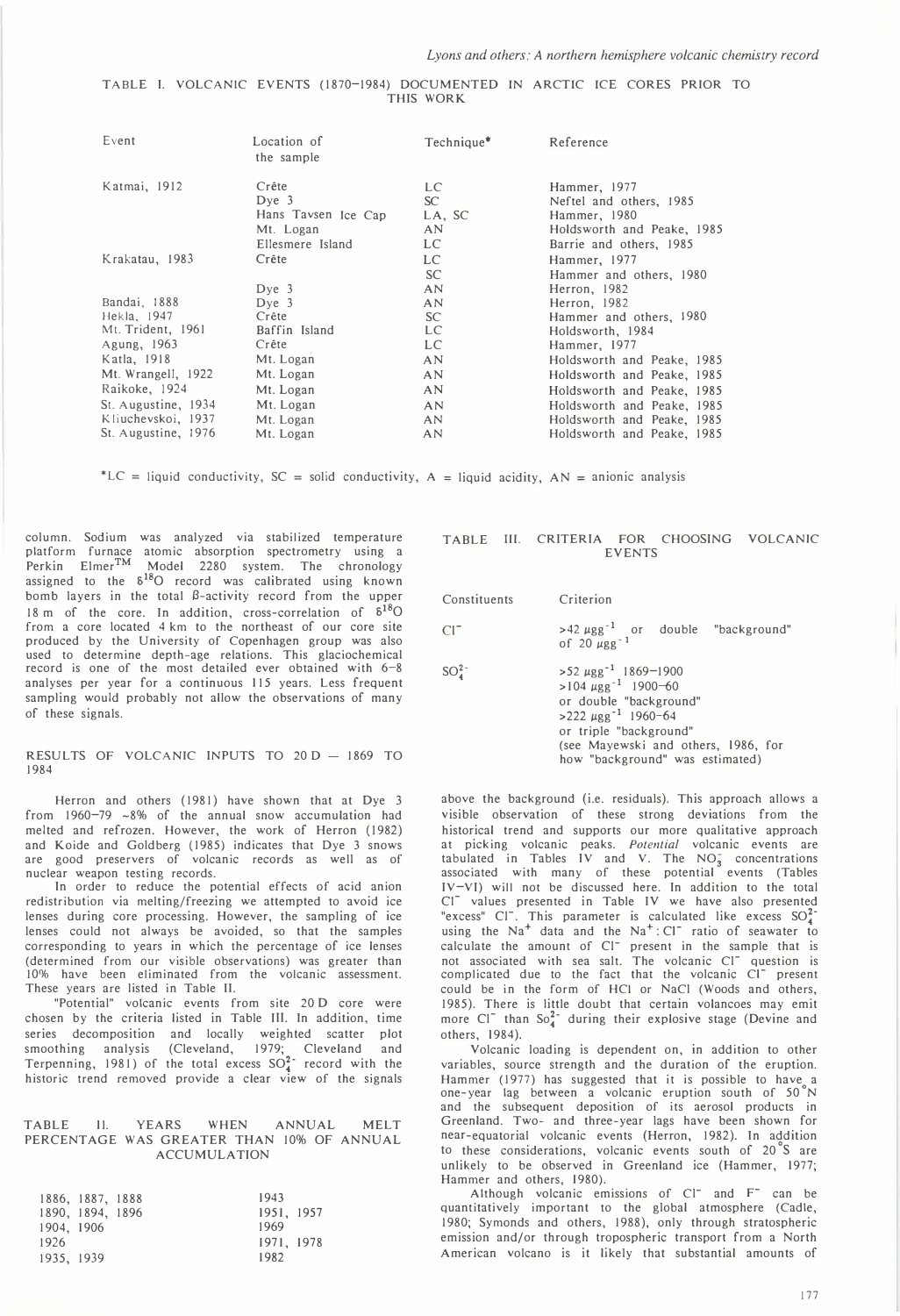TABLE IV. VOLCANIC CI<sup>-</sup> SIGNALS AT 20 D

| Year        | Time of year* | $CI^{-}$<br>$(\mu g kg^{-1})$ | Excess Cl <sup>-</sup> | Other<br>excesses    | Event                                           |
|-------------|---------------|-------------------------------|------------------------|----------------------|-------------------------------------------------|
| 1984        | winter/spring | 260                           | 0                      | $SO_4^{2-}$          | El Chichon                                      |
| 1981        | spring/summer | 55                            | 0                      |                      | Mt. St. Helens, Garelo, Ulawu                   |
| 1979        | winter/spring | 46                            | 8                      |                      | major undocumented strato-<br>spheric injection |
| 1978        | winter/spring | 51                            | 6                      | -                    | Benzymianny                                     |
| 1963        | spring        | 93                            | 18                     | -                    | Surtsey                                         |
| 1959        | winter/spring | 190                           | 5                      |                      | Chikurachki-Tatan                               |
| 1954        | winter/spring | 57                            | 0                      | $NO_3^-$             | Mt. Spur                                        |
| 1950        | fall          | 143                           | 0                      |                      | $\ddot{?}$                                      |
| 1947        | winter→summer | 53                            | 11                     | $\qquad \qquad -$    | Hekla                                           |
|             |               | 180                           | 29                     | $F^-$                | Hekla                                           |
|             |               | 60                            | 11                     |                      | Hekla                                           |
|             |               | 48                            | 10                     |                      | Hekla                                           |
| 1945        | winter/spring | 47                            | 11                     |                      | Cleveland?                                      |
| 1942        | fall/winter   | 110                           | $\mathbf{I}$           |                      | Cotopaxi, Paulo                                 |
| 1941        | fall/winter   | 190                           | $\mathbf{0}$           |                      | 7                                               |
| 1941        | spring        | 51                            | 23                     | $SO_4^2$             | ?Grimsvötn                                      |
| $1936 - 37$ | winter        | 63                            | 6                      |                      | Asama, Magesh, Kliuch                           |
|             |               | 56                            | 8                      |                      |                                                 |
| 1936        | summer        | 63                            | 6                      |                      | Asama                                           |
| 1933        | fall/winter   | 80                            | 13                     | $\qquad \qquad -$    | Fuego, Quiza                                    |
| $1930 - 31$ | fall/winter   | 52                            | 14                     |                      | Sarych                                          |
|             |               | 64                            | 12                     | $\mathrm{SO}_4^{2-}$ | Palmch? Sarych                                  |
| 1930        | spring        | 400                           | 383                    |                      | Mt. Peleé or Ko?                                |
| 1929        | spring        | 52                            | 13                     |                      | Palmeh                                          |
| 1928        | spring        | 100                           | 28                     |                      | Multiple activity                               |
|             |               |                               |                        |                      | Kuryils, Japan                                  |
| 1925        | fall/winter   | 49                            | 4                      |                      | Galeras? or                                     |
|             |               | 48                            | 8                      |                      | Raikoke?                                        |
|             |               | 47                            | 8                      |                      |                                                 |
| 1922        | summer/fall   | 64                            | 5                      |                      | Mt. Wrangell                                    |
|             |               | 50                            | 4                      |                      |                                                 |
| 1921        | winter/spring | 46                            | 6                      | $SO_4^2$             | ?Manam                                          |
| 1920        | winter/spring | 71                            | 9                      |                      | Kumagatake, Asama                               |
| 1917        | spring/summer | 283                           | $\mathbf{2}$           |                      | ?                                               |
| 1913        | winter/spring | 54                            | 5                      |                      | Katmai, 1913 eruption                           |
|             |               |                               |                        |                      | near Hekla                                      |
| 1911        | winter/spring | 115                           | 7                      |                      | Japan, Aleutians, Kamchatka                     |
| 1906        | winter/spring | 101                           | 0                      |                      | Japan                                           |
| 1903        | fall          | 120                           | 0                      | $SO_4^{2-}$          | Santa Maria, Thordarhyn                         |
| 1902        | fall/winter   | 53                            | 0                      |                      | Mt. Peleé, Soufrière                            |
| 1901        | winter/spring | 53                            | 0                      |                      | Dona Juana? Adatano                             |
| 1898        | winter/spring | 100                           | 0                      |                      | Mayon?                                          |
| 1896        | fall/winter   | 47                            | 0                      |                      | Bandai? Bogoslof                                |
| 1890        | winter/spring | 84                            | 0                      |                      | Shiretoko Iwo Zan                               |
| 1885        | winter/spring | 65                            | 0                      |                      | Krakatau?                                       |
| 1880        | winter/spring | 81                            | 7                      |                      | $\gamma$                                        |
|             |               | 50                            | $\overline{c}$         |                      | $\boldsymbol{\gamma}$                           |
| 1879        | winter/spring | 102                           | $\boldsymbol{0}$       |                      | Cotopaxi?, 1878 eruption<br>near Hekla          |
|             |               | 238                           | 29                     | $SO_4^{2-}$          | $\overline{\phantom{a}}$                        |
| 1876        | fall          | 65                            | 5                      |                      | $\overline{\phantom{a}}$                        |
| 1874        | fall          | 130                           | 35                     |                      | Tarumai?                                        |
| 1873        | winter/spring | 89                            | 15                     | $SO_4^{2-}$          | Grimsvötn                                       |
|             |               |                               |                        |                      |                                                 |
| 1871        | winter/spring | 66                            | 13                     | $SO_4^{2-}$          | Cotopaxi?                                       |

Volcanic events taken from Hoyt, 1979; Simkin and others, 1982; Sedlacek and others, 1983.

\* From 5180 profiles.

volcanic Cl<sup>-</sup> and F<sup>-</sup> would reach Greenland. Recent work using in-situ techniques have established volcanic stratospheric inputs of both HCI and NaCI (Lazrus and others, 1979; Woods and other, 1985). This is an important<br>consideration in establishing volcanic Cl<sup>-</sup> records in ice<br>cores. In only two events is the excess Cl<sup>-</sup>  $\approx$  50% of the total Cl<sup>-</sup> measured. These events are the 1930 and the 1941 Cl<sup>-</sup> spikes. We have interpreted the 1941 spike to be the eruption of Grimsvötn, Iceland, while the 1930 event is unknown. The 1930 spike represents a massive injection of excess Cl<sup>-</sup> onto the southern Greenland ice sheet. It is curious that no extremely large eruption is documented in

late 1929 or early 1930 to explain this signal. In addition, the Cl<sup>-</sup> peak is preceded by a very large  $NO<sub>3</sub>$  signal in late 1929 (Table VI). There is no associated excess  $SO_4^2$ event. It is possible that these peaks are due to the Komaga-Take eruption in Japan in 1929. However, 1947 Hekla and 1963 Surtsey have only ~20% of their total Cl<sup>-</sup> recorded at 20 D as excess CI<sup>-</sup>. This would suggest that the 1930 event could have been a nearby Icelandic eruption, for it appears that the majority of volcanic HCl reaching southern Greenland is usually neutralized during transit. It is probable that much of the stratospheric gaseous Cl<sup>-</sup> is also neutralized in transit to southern Greenland.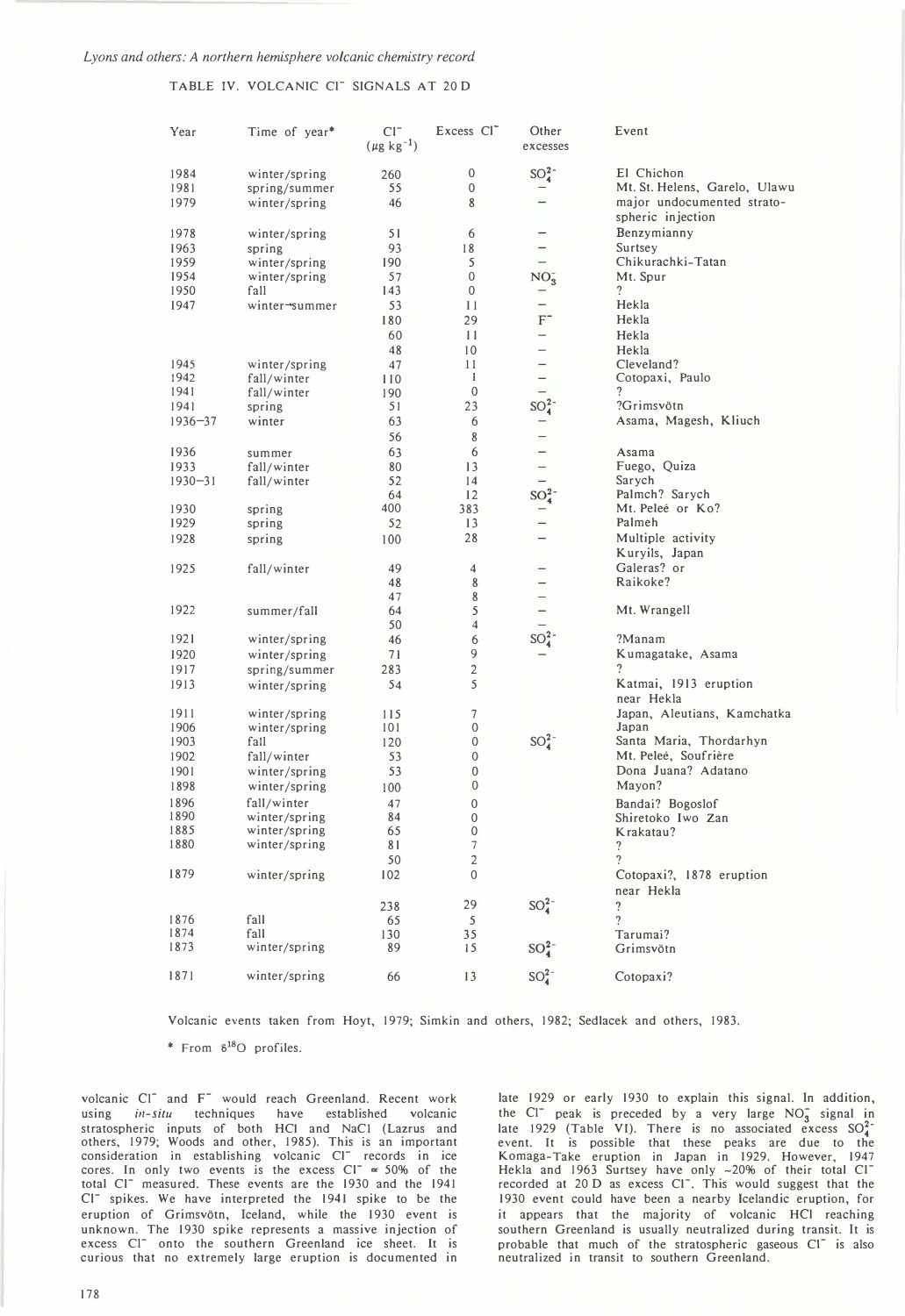# TABLE V. VOLCANIC  $SO_4^{2-}$  SIGNALS AT 20 D

| Year                                                                                          | Time of year* | Excess<br>$SO_4^2$ | Other excesses              | Event**                           |
|-----------------------------------------------------------------------------------------------|---------------|--------------------|-----------------------------|-----------------------------------|
|                                                                                               |               | $(\mu g kg^{-1})$  |                             |                                   |
| 1984                                                                                          | winter/spring | 229                | $Cl^{-}$                    | El Chichon                        |
| 1968                                                                                          | summer/fall   | 308                |                             | Redoubt, Mt. Trident              |
| 1867                                                                                          | fall/winter   | 236                |                             | Stromboli/Suwanosejima            |
| 1957                                                                                          | winter/spring | 115                |                             | Bezymianny                        |
| 1955                                                                                          | winter        | 128                |                             |                                   |
| 1953                                                                                          | spring/summer | 107                |                             | Tao-Rusyr, Mt. Trident            |
| 1950                                                                                          | spring/summer | 123                | $SO_4^{2-}$ first, then     | $\overline{?}$                    |
|                                                                                               |               | 135                | $NO3$ , then $Cl-$          |                                   |
|                                                                                               |               |                    |                             |                                   |
| 1947                                                                                          | summer/winter | 110                | Cl <sup>-</sup> first, then | Hekla                             |
|                                                                                               |               | 130                | $SO_4^{2-}$                 |                                   |
| 1945                                                                                          | spring        | 110                | Cl <sup>-</sup> first, then | Cleveland?                        |
|                                                                                               |               |                    | $NO_3^-,$ then $SO_4^{2-}$  |                                   |
| 1944                                                                                          | fall          | 140                |                             | Vesuvius?                         |
| 1942                                                                                          | spring        | 133                | $SO_4^{2-}$ first, then     | Colima, Cotopaxi?                 |
|                                                                                               |               |                    | $Cl^{-}$                    | Pavlof                            |
| 1941                                                                                          | spring        | 232                | $CI^{-}$                    | Grimsvötn?                        |
| 1932                                                                                          | spring/summer | 238                |                             | Kliuchevskoi                      |
| 1931                                                                                          | winter        | 118                | $SO_4^{2-}$                 | Paluweh Sarychev, Mt. Peleé?      |
| 1927                                                                                          | spring        | 126                |                             | Tokachi?                          |
| 1925                                                                                          | winter/spring | 128                | $SO_4^{2-}$ first, then     | Raikoke                           |
|                                                                                               |               |                    | CF.                         |                                   |
| 1919                                                                                          | winter/spring | 116                |                             | Katla                             |
|                                                                                               |               | 159                |                             |                                   |
| 1914                                                                                          | winter/spring | 116                | $SO_4^{2-}$ first, then     | Katmai                            |
|                                                                                               |               |                    |                             |                                   |
|                                                                                               |               | 106                | $Cl^-$ , then $SO_4^{2-}$   |                                   |
| 1913                                                                                          | winter/spring | 157                |                             | Katmai                            |
|                                                                                               |               | 140                |                             | Katmai                            |
| 1912                                                                                          | fall          | 160                |                             |                                   |
|                                                                                               |               | 119                |                             |                                   |
| 1903                                                                                          | spring        | 119                | $Cl^-$ first, then          | Mt. Peleé, Soufrière,             |
|                                                                                               | fall          | 119                | $SO_4^{2-}$                 | Thordarhyrna, Santa Maria?        |
| 1900                                                                                          | summer        | 160                | $SO_4^{2-}$ first, then     | Dona Juana                        |
|                                                                                               |               |                    | $Cl^-$                      |                                   |
| 1899                                                                                          | spring        | 56                 | Cl <sup>-</sup> first, then | Mayon?                            |
|                                                                                               |               |                    | $SO_4^{2-}$                 |                                   |
| 1894                                                                                          | summer/fall   | 369                |                             | melt? or                          |
|                                                                                               |               |                    |                             | major unknown                     |
|                                                                                               |               | 140                |                             |                                   |
| 1893                                                                                          | summer        | 75                 |                             | Seguam?                           |
| 1888                                                                                          | summer        | 58                 |                             | melt? or Bandai                   |
| 1886                                                                                          | summer        | 119                | $Cl^-$ first, then          | melt? or Tunguarahua<br>Cotopaxi? |
| 1879                                                                                          | spring/summer | 157                |                             |                                   |
|                                                                                               |               | 60                 | $SO_4^{2-}$                 |                                   |
|                                                                                               |               | 54                 |                             |                                   |
|                                                                                               |               | 52                 |                             |                                   |
| 1878                                                                                          | winter/summer | 79                 |                             | $\overline{?}$                    |
|                                                                                               |               | 58                 |                             |                                   |
|                                                                                               |               | 67                 |                             |                                   |
| 1878                                                                                          | fall          | 112                | $Cl^{-}$                    | $\ddot{?}$                        |
| 1875                                                                                          | spring        | 60                 |                             |                                   |
| 1874                                                                                          | summer        | 87                 |                             | Askja                             |
|                                                                                               | fall          | 61                 | CI <sup>-</sup> first, then | Tarumai?                          |
|                                                                                               |               |                    | $SO_4^{2-}$                 |                                   |
| 1873                                                                                          | winter        | 74                 | $Cl^{-}$                    | Grimsvötn                         |
|                                                                                               |               | 61                 |                             |                                   |
| 1871                                                                                          | winter        | 53                 | $Cl^{-}$                    | Cotopaxi?                         |
|                                                                                               |               |                    |                             |                                   |
| ** volcanic events taken from Hoyt, 1979; Simkin and others, 1982; Sedlacek and others, 1983. |               |                    |                             |                                   |

\* from 5180 profiles

The major CI<sup>-</sup> events observed at site 20 D include the Hekla, Grimsvötn and 1929-30 eruptions mentioned above, as well as Cotopaxi (1878), Agrigian (1917), Chikurachki (1959) and the most recent El Chichon eruptions (Mayewski and others, 1987). There is also an undocumented 1950 event.

Fluoride measurements have also been undertaken on many of these samples. Only in the two core segments was  $F^-$  detected as greater than  $1 \mu g kg^{-1}$ . Our results indicate that in only a very few limited cases does HF contribute to

the volcanic input of acid to southern Greenland during the period 1869-1984. Our maximum F<sup>-</sup> concentrations are much lower than were previously reported by Herron (1982). Only after the eruptions of Hekla (1947) and Katmai (1912), the two most obviously reconizable volcanic events in the 115 year record (Tables IV-VI), do we measure any F<sup>-</sup>. The major  $SO_4^{2-}$  signals include the 1894, 1941, 1967, 1968, and 1984 events. (The 1984 has been previously interpreted as El Chichon by Mayewski and others, 1987.)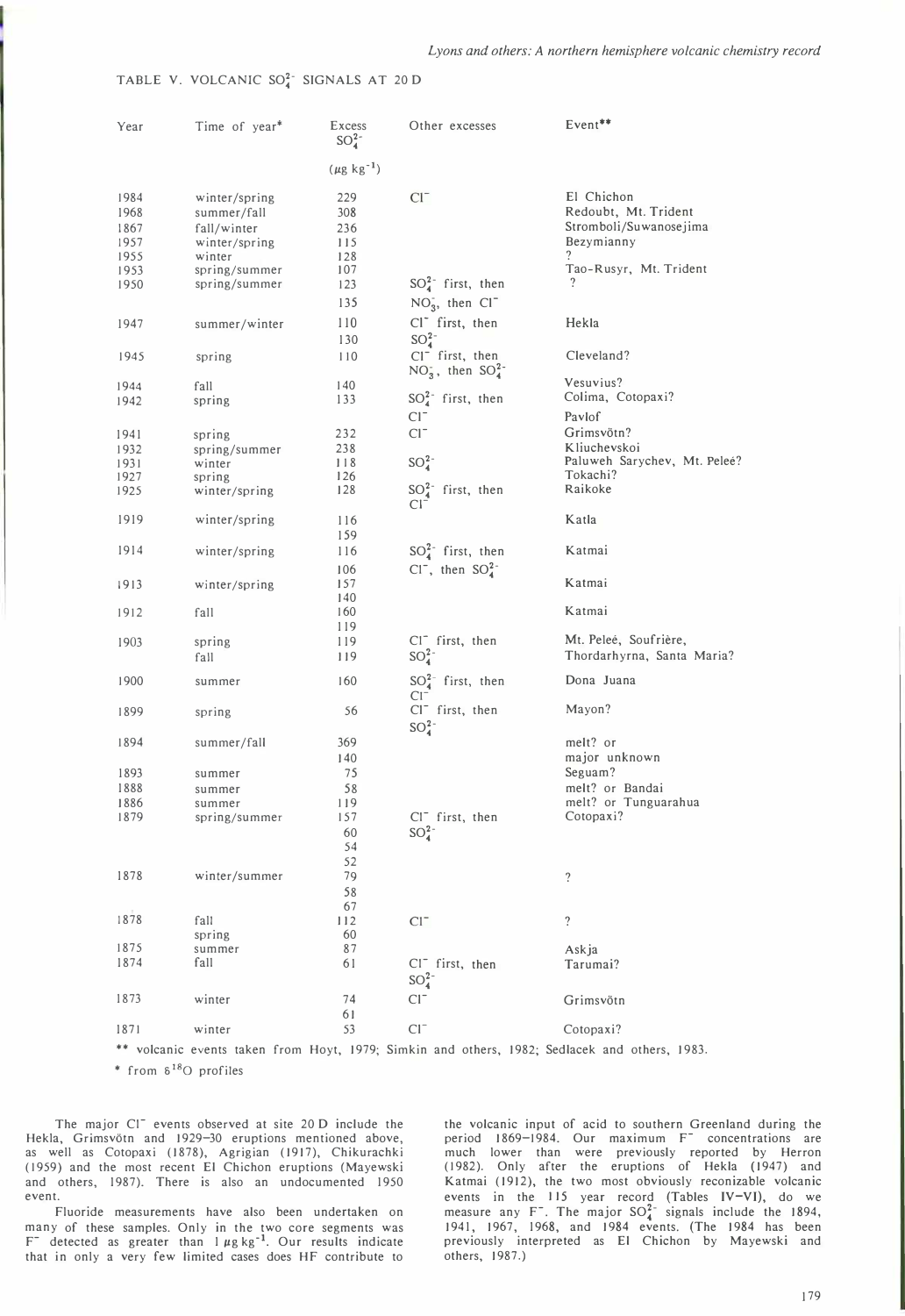#### Lyons and others: A northern hemisphere volcanic chemistry record

#### **DISCUSSION**

It is clear from this work and that of Holdsworth and Peake (1985), Delmas and others (1985a) and Legrand and Delmas (1987) that only through detailed anionic analyses along with precise and accurate dating can volcanic records such as these be produced from ice cores. The events with both Cl<sup>-</sup> and SO $_4^{2-}$  peaks and in some cases Cl<sup>-</sup>, SO $_4^{2-}$  and  $NO<sub>3</sub>$  peaks are indeed volcanic signatures. These eruptions are listed in Table VI.

# TABLE VI. 20 D VOLCANIC EVENTS

|             | Both $CI^-$ and $SO_4^{2-}$ events |      | $CI^-$ , $SO_4^2^-$ and $NO_3^-$ events |  |  |
|-------------|------------------------------------|------|-----------------------------------------|--|--|
| 1871        | ?                                  | 1879 | Cotopaxi?                               |  |  |
| 1874        | Tarumai?                           | 1917 | Agrigan?                                |  |  |
| 1876        | Askja?                             | 1945 | Cleveland?                              |  |  |
| 1898-99     | Mayon?                             | 1950 | ?                                       |  |  |
| 1900        | Dona Juana                         |      |                                         |  |  |
| 1903        | Mt. Peleé, Soufrière               |      |                                         |  |  |
|             | Thordarhyrna                       |      |                                         |  |  |
| $1912 - 14$ | Katmai, Hekla                      |      |                                         |  |  |
| 1925        | Raikoke                            |      |                                         |  |  |
| 1931        | Paluweh?                           |      |                                         |  |  |
| 1941        | Grimsvötn?, or low-latitude        |      |                                         |  |  |
|             | unknown event (see text)           |      |                                         |  |  |
| 1942        | Colima? Cotopaxi?                  |      |                                         |  |  |
| 1947        | Hekla                              |      |                                         |  |  |
| 1954        | Mt. Spurr                          |      |                                         |  |  |
| 1984        | El Chichon                         |      |                                         |  |  |

Holdsworth and Peake (1985) have also observed the eruptions of Katla (1918-19), Raikoke (1924-25) and Hekla (1947) via detailed anion analysis from an ice core from Mt. Logan, Canada. These workers have also detected eruptions that are not clearly evident from our data. They include Mt. Wrangell (1922), St. Augustine (1934-35) and Kliuchevskoi (1937-38).

Are there any other data to support our contention that these chemical signals are volcanic events? Although not explicit in their work, data sets of both Neftel and others ( 1985) and Barrie and others (1985) have corroborated many of our volcanic signals. In the Neftel and others (1985) data from Dye 3, years when the averaged  $SO_4^{2-}$  data lie well above their spline-smoothed curve are shown in Table VI. For the Barrie and others (1985) data from a core from Ellesmere Island, Canada, we have taken their conductivity data for years that show two peaks per year instead of the usual single peak per year (i.e. one of these peaks is presumed to be volcanic), as well as years with extremely high single peaks. (This was done by comparing peaks to adjoining year data.) These years are also listed in Table VII. It cannot be circumstantial that there is good agreement among the different data sets. Although all the data are not always in exact agreement (i.e. ±I year), this comparison of data sets supports our contentions of volcanic events

## TABLE VII. COMPARISON OF VOLCANIC EVENTS BETWEEN OUR WORK AND THAT OF NEFTEL AND OTHERS (1985) AND BARRIE AND OTHERS (1985). (SEE TEXT FOR EXPLANATION)

| Our work                    | Neftel and<br>others | Barrie and<br>others |
|-----------------------------|----------------------|----------------------|
| 1903 - Mt. Peleé, Soufrière | 1903                 | ND                   |
| $1906$ – melt event?        | 1906                 | ND.                  |
| $1912 - 14 -$ Katmai        | $1912 - 13$          | 1912                 |
| $1917 - ?$                  | 1917                 | 1916                 |
| $1925 -$ Raikoke            | 1924                 | $1924 - 25$          |
| $1931 - Paluweh?$           | 1930                 | 1931, 1933?          |
| $1941 - ?$                  | 1941                 | 1940                 |
| $1942 - ?$                  | 1943                 | 1943                 |

 $ND = No$  data

being recorded in glacier ice and snow throughout the Arctic region.

Other types of information such as atmospheric transmission measurements at Table Mountain, California (the Smithsonian Astrophysical Observatory) indicate that such Southern Hemispheric eruptions as Paluweh (1928) and Quizapu (1932) were easily observed in the mid-latitudes of the Northern Hemisphere (Hoyt, 1979). These eruptions can also be documented in the  $20 D$  core (Tables IV-V).

Notably there are eruptions that we cannot document at site 20 D which one might expect to have been recorded. For example, we do not detect Agung (1963). Interestingly enough neither Delmas and others (1985b) nor Koerner and Fisher (1982), respectively, observed it at Mt. Logan and the Agassiz Ice Cap, Canada. Eighty per cent of the volcanic debris injected by the Agung eruption remained in the Southern Hemisphere (Delmas and others, 1985a; Self and Rampino, 1988). Self and Rampino (1988) have recently argued that the estimate by Hammer and others (1980) of Agung fallout in southern Greenland is too high. Our data support this contention. Our data interpretation also agrees with their idea that some of the acid measured by Hammer and others (1980) in 1963 could be related to the Surtsey eruption (see Table IV, especially excess Cl<sup>-</sup>). Although we observe what could possibly be a small Cl<sup>-</sup> excess due to the Krakatau eruption (1883) (Table V), its significance in the 20 D record is small. Delmas and others (1985a) have argued that both Agung and Krakatau should probably not be detected in Greenland ice. Our data also show little to no effect in southern Greenland of the �t. St. Helens (I980) eruption. We observe a small Cl- signal (Table IV) but no  $SO_4^2$  signal. This is not surprising because this eruption was very poor in  $H_2SO_4$  but relatively rich in halogens. As Self and Rampino (1988) state, "in terms of climate Mt. St. Helens was a non-event". Our data support this premise.

#### CLIMA TIC IMPLICATIONS

Probably the most significant aspect of this work is the climatic implications. Volcanic aerosols can be major contributors to regional and global temperature changes both in the long-and short-term (Lamb, 1970; Pollack and others, 1976; Bradley and England, 1978; Self and others, 1981; Rampino and Self, 1982, 1984; Stothers, 1984). Eruptions such as Tambora (1815), Krakatau (1883), Santa Maria (1902), Katmai (1912), and Quizapu (1932) have produced temperature decreases on the order of 0.2-0.5°C on a hemispheric scale for time periods up to five years (Self and others, 1981). The temperature perturbations due to volcanic aerosol emission may reach as high as 1.5° C (in earth surface temperatures) in the high-latitude zones (Self and others, 1981).

The average yearly  $\Delta T$  from 1875 to 1977 in the latitudinal zone 60 -90 N tabulated by Self and others (1981) is shown in Figure I. Their arrows indicate the eruptions of Krakatau, Santa Maria + Pelee + Soufriere, Katmai, Hekla, Bezymianny and Agung were followed by rapid decreases in  $\Delta T$ . Using the data presented within, not only do the Santa Maria + Peleé + Soufrière, Katmai and Hekla volcanic signals documented in southern Greenland correspond to  $\Delta T$  drops, but at least eight other volcanically associated  $\Delta T$  decreases can also be observed (Fig. 1). The  $\Delta T^{\circ}$  decrease Self and others (1981) have associated with Bezymianny might actually be associated with the Mt. Spurr eruption of 1954. Many of the decreases in  $\Delta T$  between 1884-85 to 1902 may also be volcanically induced but our data from this period are not as convincing<br>(i.e. only Cl<sup>-</sup> or SO<sub>4</sub><sup>-</sup> spikes, not both or the dates of  $\Delta T$ drops and Greenland ice core signals are offset by a year or more). The decrease of  $\Delta T$  after 1960 may also be volcanically related but the  $SO_4^*$  anthropogenic record probably makes it. This dramatic coincidence of  $\Delta T$  drop above 60<sup>°</sup>N latitude and volcanic acid input observed in southern Greenland snow and ice is probably not coincidental. It is our supposition that the volcanic eruptions documented in the ice core indicate a possible cause and effect relationship resulting in small but significant temperature decreases.

The argument is further substantiated by measured decreases in  $\delta^{18}O$  of snow after the deposition of volcanic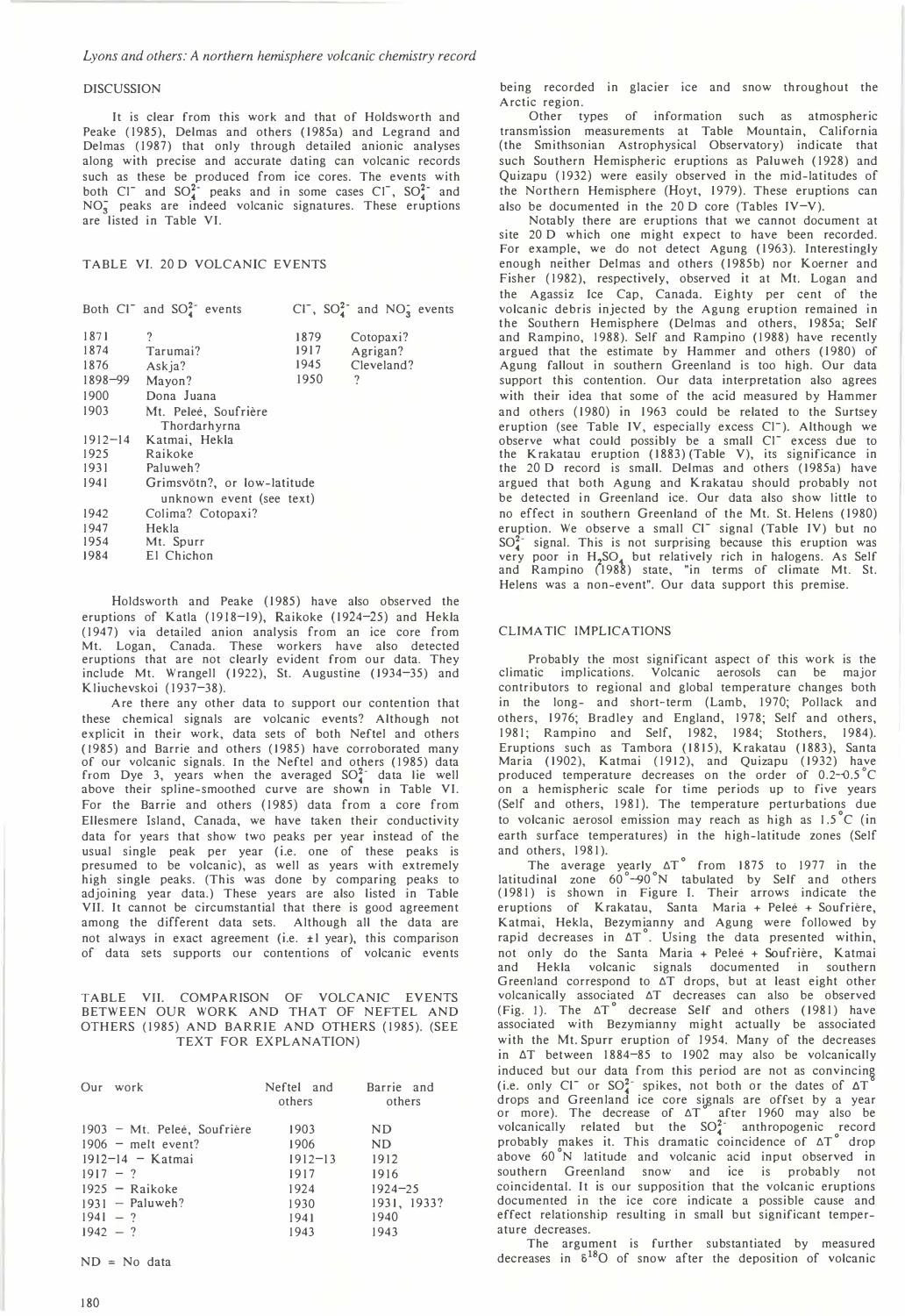

Fig. 1. Average yearly temperature change between  $60-90^\circ N$  from 1875 to 1977; from Self and others (1981). Arrows present volcanic events observed in 20 D ice.

debris both at our 20 D site (Mayewski and others, 1987) and at Mt. Logan (Holdsworth and others, 1986). These more negative  $\delta^{18}O$  signals in the precipitation imply an immediate local to regional temperature decrease upon the "arrival" of the volcanic aerosol, such as that from the recent El Chichon eruption (Mayewski and others, 1987). This "event" could have produced a 0.5° C cooling event during the summer of 1983 in southern Greenland based on oxygen isotope-air temperature calibration (Davidson and others, 1987).

The previously undocumented 1941 event bears some detailed discussion. Although many frost tree ring events in the western USA have been associated with large volcanic events, one of the four major frost tree ring events in this century was in 1941. It has heretofore not been correlated to a known volcanic event (LaMarche and Hirschboeck, 1984). It is curious that one of the largest volcanic "events" observed by us at site 20 D was during this time period. Could this large event have gone unreported due to preoccupation with World War II, as previously suggested by Simkin and others (1981)?

Handler (1986) has recently shown a strong association between stratospheric aerosols and Indian monsoon precipitation. He found that low-latitude aerosols precede below-average precipitation and high-latitude aerosols precede above-average precipitation. He showed that in 1941 there was below-average monsoon precipitation that has not been correlated to a specific volcanic event. Using his arguments and models, the volcanic event recorded by us at 20 D and in the frost tree ring records of the western USA by LaMarche and Hirschboeck (1984) was probably a low<br>latitude (0–25°N) volcanic eruption. In addition to the 1941 event, our previously unrecorded volcanic events can be utilized to support Handler's (1986) contentions regarding monsoonal variations. Our 1917 and 1942 "events" (Table VI) are probably high-latitude eruptions because they coincide with above-average monsoonal precipitation (Handler, 1986). This is not to say that all monsoonal variations can be interpreted in light of our volcanic data, but that in many cases they can be.

We feel strongly that the technique reported here and in Legrand and Delmas (1987) present the most significant means for detailed quantification of individual volcanic events in the past. In turn, this information can then be used to compare to other historic climatic data in order to assess accurately the role of volcanism on climate.

#### **CONCLUSION**

The results of our glaciochemical measurements conducted on firn and ice samples from southern Greenland indicate that many volcanic eruptions of Northern volcanic eruptions of Northern Hemispheric as well as of global concern are clearly recorded by elevated concentrations of Cl<sup>-</sup>,  $SO_4^{2-}$  and in some cases also  $NO<sub>2</sub>$ . Although the majority of these acidic anions has been transported via the stratosphere, Delmas and others (1985a) have argued that due to the closeness of volcanic centers to Greenland the volcanically produced anions could also be transported in the troposphere. Our data show a strong coincidence of volcanic anion deposition and temperature drops within the latitude band 60-90<sup>°</sup>N for individual volcanic events.

More work of this type in various locations in the Arctic would provide valuable information concerning the type, strength and transport mode of volcanic eruptions. These records could then be better correlated to known climatic records and allow the development of better climatic models. This is particularly true in attempting to assess the role of relatively small but sulfur-rich eruptions (Self and Rampino, 1988).

#### ACKNOWLEDGEMENTS

We thank J.V. James (Glacier Research Group) and T. Hinkley (USGS) and B. Koci, K. Kuivinen and S. Watson (Polar Ice Coring Office) for their companionship in the field. In addition, we are indebted to W. Dansgaard, H. Clausen, and N. Gundestrup (University of Copenhagen) for providing the oxygen isotope analyses and valuable insights. Several students in the Glacier Research Group provided assistance in the laboratory. We appreciate the thoughtful review of the original manuscript by J.M. Palais. We thank R. McGill for assistance in the statistical analysis, and A.E. Carey for her critical review of the second draft of the manuscript. This work was supported by an Environmental Protection Agency contract APP-0306-1903 administered through North Carolina State University.

### REFERENCES

Barrie, L.A., D. Fisher, and R.M. Koerner. 1985. Twentieth century trends in Arctic air pollution revealed by